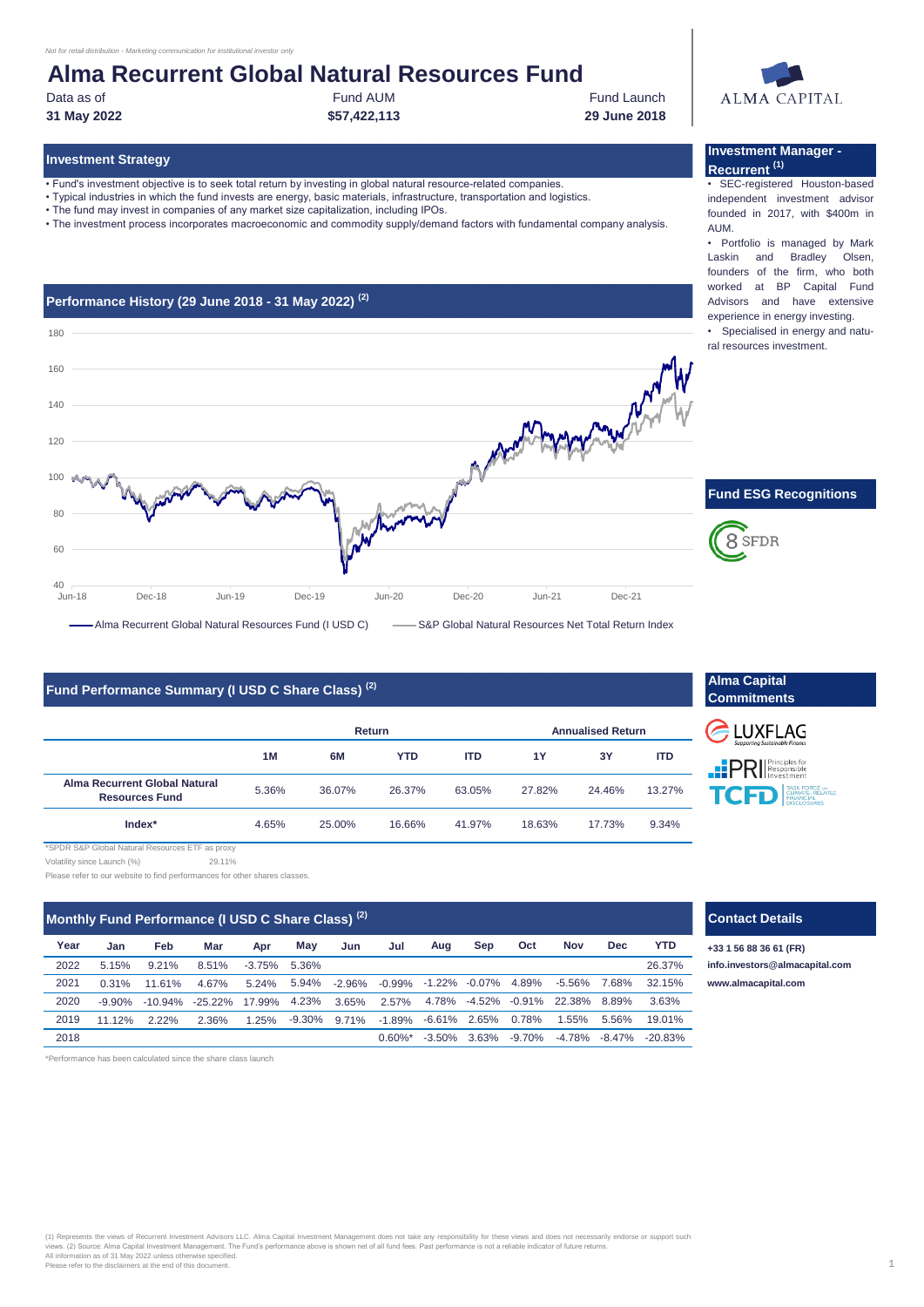Data as of **Fund AUM** Fund AUM Fund Launch **31 May 2022 \$57,422,113 29 June 2018**



#### **Fund Characteristics**

| Portfolio Characteristics <sup>(3)</sup> |             |        |  |  |
|------------------------------------------|-------------|--------|--|--|
| <b>Main indicators</b>                   | <b>Fund</b> | Index* |  |  |
| No. of securities                        | 42          | 80     |  |  |
| Weighted Average Market Cap (\$ bn)      | 65.3        | 92.2   |  |  |
| Median Market Cap (\$ bn)                | 36.5        | 24.1   |  |  |
| Price/Earnings (x)                       | 9.3         | 10.9   |  |  |
| Price/Book (x)                           | 1.7         | 2.0    |  |  |
| Price/Sales (x)                          | 0.9         | 1.1    |  |  |
| Estimated Long Term Growth (%)           | 2.1         | 1.9    |  |  |
| Active Share (%)                         | 56.4        |        |  |  |

\*SPDR S&P Global Natural Resources ETF as proxy

| Top 10 Issuers <sup>(3)</sup> |                             |         |  |  |
|-------------------------------|-----------------------------|---------|--|--|
| <b>Issuer name</b>            | <b>Sector</b>               | $%$ AUM |  |  |
| <b>CENOVUS ENERGY INC</b>     | Oil, Gas & Consumable Fuels | 6.77    |  |  |
| <b>NUTRIEN LTD</b>            | Chemicals                   | 5.29    |  |  |
| ANGLO AMERICAN PLC            | Metals & Mining             | 4.86    |  |  |
| ALCOA CORP                    | Metals & Mining             | 3.98    |  |  |
| <b>SHELL PLC</b>              | Oil, Gas & Consumable Fuels | 3.97    |  |  |
| <b>CONOCOPHILLIPS</b>         | Oil, Gas & Consumable Fuels | 3.25    |  |  |
| PHILLIPS 66                   | Oil, Gas & Consumable Fuels | 3.21    |  |  |
| <b>BHP GROUP LTD-SPON ADR</b> | Metals & Mining             | 3.13    |  |  |
| FREEPORT-MCMORAN INC          | Metals & Mining             | 3.07    |  |  |
| <b>GLENCORE PLC</b>           | Metals & Mining             | 2.89    |  |  |
|                               | <b>TOTAL :</b>              | 40.42   |  |  |



- SPDR S&P Global Natural Resources ETF
- ■Alma Recurrent Global Natural Resources Fund



Alma Recurrent Global Natural Resources Fund

| <b>Key Facts</b>                          |                                                                    |                        |                  |  |
|-------------------------------------------|--------------------------------------------------------------------|------------------------|------------------|--|
| <b>Issuer / Manager</b>                   | Alma Capital Investment Funds / Alma Capital Investment Management |                        |                  |  |
| <b>Fund Type</b>                          |                                                                    | Luxembourg UCITS SICAV |                  |  |
| <b>Share Classes</b>                      | <b>I USD C</b>                                                     | <b>I EUR C</b>         | R EUR-H C        |  |
| <b>ISIN-Code</b>                          | LU1823602369                                                       | LU1845388146           | LU1823603680     |  |
| <b>BBG Ticker</b>                         | <b>ARGNIUC LX</b>                                                  | <b>ARGNIEC LX</b>      | <b>ARGREHCLX</b> |  |
| <b>Currency</b>                           | <b>USD</b>                                                         | <b>EUR</b>             | <b>EUR</b>       |  |
| Management Fee p.a. (4)                   | 0.95%                                                              | 0.95%                  | 1.45%            |  |
| Tax d'abonnement p.a.                     | 0.01%                                                              | 0.01%                  | 0.05%            |  |
| <b>Initial Issue Price</b>                | \$100                                                              | € 100                  | € 100            |  |
| <b>Launch Date</b>                        | 29 June 2018                                                       | 29 June 2018           | 11 March 2022    |  |
| Subscription and Redemption Cut-Off       |                                                                    | 12:00 p.m. CET (T-1)   |                  |  |
| <b>Valuation Day (T)</b>                  | Daily                                                              |                        |                  |  |
| <b>NAV Publication</b>                    | Daily, published on a T+1 basis                                    |                        |                  |  |
| <b>Settlement</b>                         | $T+3$                                                              |                        |                  |  |
| Depositary, Administrator, Transfer Agent | <b>BNP Paribas Securities Services</b>                             |                        |                  |  |
| Registered Countries <sup>(5)</sup>       | France, Germany, Luxembourg                                        |                        |                  |  |
| <b>SRRI</b>                               | $\overline{7}$                                                     |                        |                  |  |

(3) Source: Alma Capital Investment Management. (4) Management Fee is payable monthly to the Management Company and is calculated on each Valuation Day on the basis of the Net Asset Value of the relevant Share Class. The I remunerated by the Management Company out of the Management Fee. (5) Registered countries where at least one share of the fund is registered.<br>All information as of 31 May 2022 unless otherwise specified.<br>Please refer to th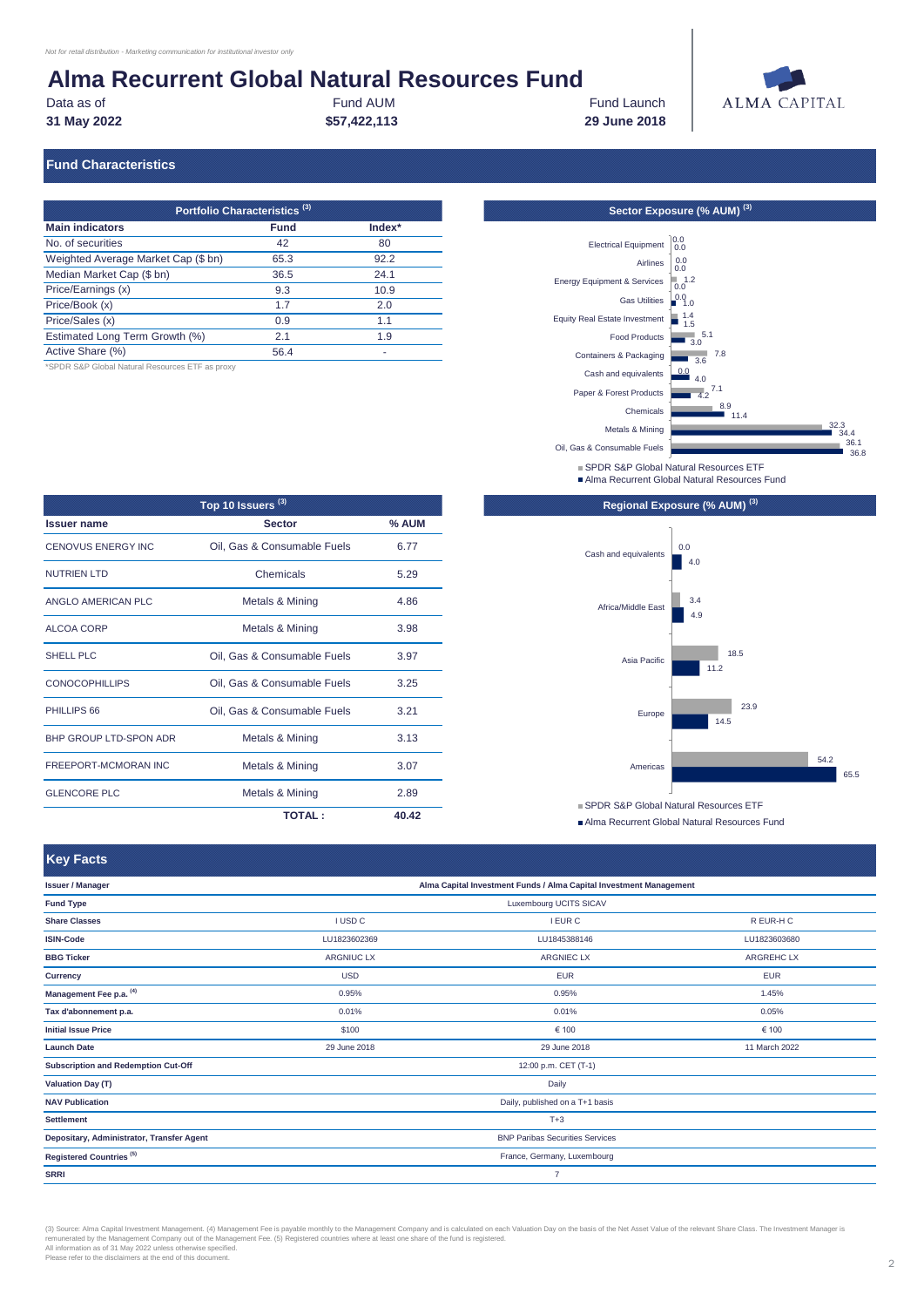| Data as of  | <b>Fund AUM</b> |
|-------------|-----------------|
| 31 May 2022 | \$57,422,11     |

**31 May 2022 \$57,422,113 29 June 2018 Fund Launch** 



### **Commentary - Recurrent - May 2022 (6)**

#### **Portfolio Discussion**

In the month of May 2022, the Alma Recurrent Global Natural Resources Fund rose by 5.36%, outpacing the S&P Global Natural Resources Index's 4.65% return. Overweightings in the refining sector, and stock selection in other sectors of the energy industry, significantly added to performance as the Russia/Ukraine conflict exacerbated supply/demand dislocations in a number of commodity markets. Alcoa Corp detracted from performance, falling 8.82% in the month, as Chinese demand fell as a result of COVID lockdowns.

#### **Investment Discussion**

Since the beginning of the Russia/Ukraine conflict, many commodities have experienced higher prices. As one of the largest commodity-producing regions in the world, the combination of significantly reduced supply from Ukraine and embargoes on Russian goods have caused imbalances between supply and demand which has driven prices higher.

Few commodities have attracted more global attention than natural gas. With large natural gas supplies and necessary infrastructure to deliver natural gas to Western Europe, in 2021 Russian exports totaled approximately 40% of Western European natural gas consumption. As a result of the Russia/Ukraine conflict, the EU has announced intentions to reduce reliance on Russian natural gas by 2/3 by the end of 2022.

Global prices reflect the regional supply demand dynamics. With ample domestic natural gas supply in the US, natural gas prices remain significantly lower than other global regions, despite having nearly tripled to nearly \$9/mmcf in the last 12 months. In contrast, Russia related natural gas dislocations have caused European and Asian natural gas prices to rise to approximately \$25/mmcf today.



*Source: Bloomberg, Recurrent Research*

Many investors rightly identify the need for additional natural gas supplies in Europe, and look to invest in liquified natural gas companies which transport natural gas from the US to Europe/Asia. While clearly a large beneficiary of reduced Russian natural gas supplies to Europe, liquified natural gas companies do not currently have enough capacity to meet localized undersupplies.

An additional dynamic is evolving as a result of global natural gas price dislocations. In many industries, natural gas is a major input cost. North American companies which can use materially lower cost natural gas have become significantly more competitive on a global basis. Fertilizer, chemical, and many heavy industrial companies require natural gas as a major input cost.

### Global refining cost structures impacted by global natural gas price differences

The refining industry requires natural gas to heat oil to turn it into refined products like diesel and gasoline. Before the Russia/Ukraine conflict, the natural gas portion of global refiners' cost structure was fairly small, causing little difference in regional cost structures. However, as regional natural gas prices between the US, Europe and Asia widened, the cost differential between the regions has grown in importance. As seen in the chart below, today North American refiners have a \$3-4/barrel cost advantage due simply to natural gas input cost differences, on average. As a result, as the global low cost producer, US refineries will be able to run at high capacity utilizations to supply global markets.



*Source: Stratas Advisors, Bloomberg, Recurrent Research*

.<br>Trent Investment Advisors LLC. Alma Capital Investment Management and its affiliates take no responsibility for the content All information as of 31 May 2022 unless otherwise specified. Please refer to the disclaimers at the end of this document.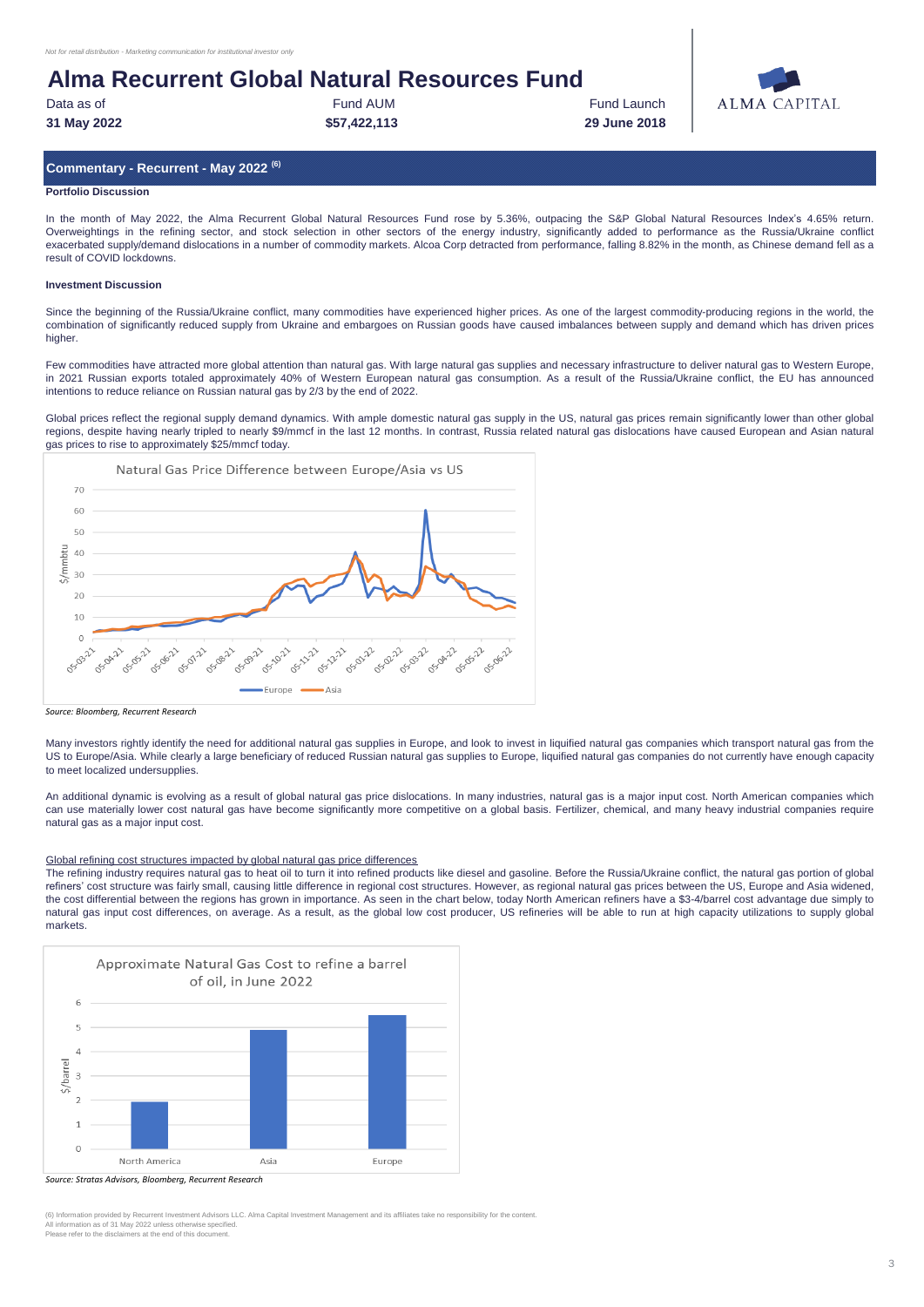Data as of **Fund AUM** Fund AUM Fund Launch **31 May 2022 \$57,422,113 29 June 2018**



**Commentary - Recurrent - May 2022 (6)**

Regional natural gas prices have even more impact on aluminum production costs

In many ways, the conversation is similar in the aluminum industry. In previous monthly commentaries, we discussed the large role natural gas plays in the aluminum production process. As an approximate 30-40% of operating costs, the divergence of natural gas prices has had a significant impact on relative cost structures. As seen in the chart below, lower North American natural gas prices have created a \$500-700/metric ton cost differential. With spot aluminum prices approximating \$2600/metric ton, the cost difference alone comprises 25% of revenues. Similar to the refining market, North American producers' significant cost advantages will warrant higher than usual capacity utilization, and small changes in demand will be borne by marginal high-cost producers outside of North America. To the degree supply in the US exceeds demand, given cost differentials, US producers will be able to export finished goods at cheaper prices than local European or Asian producers.

Lastly, the high cost of natural gas explains why European aluminum smelters were being closed as aluminum prices were at multi-decade highs earlier this year - the cost structure was simply too high due to high natural gas prices.



*Source: Alcoa, Bloomberg, Recurrent Research*

As the global community responded to the Russia/Ukraine conflict with economic sanctions, the global natural gas market experienced significant dislocations. As a key input for electricity and industry which is difficult to transport outside of a well defined pipeline system, regional natural gas prices reflect local supply demand dynamics. From a portfolio perspective, one way to gain exposure to profit opportunities is through companies which produce and transport natural gas. An additional opportunity has emerged as many industry cost structures have changed. North American producers benefit from lower cost natural gas to produce final goods, and ship those final goods globally, at attractive profit margins. As the low cost "baseload" producers, even in weak economic environments, low cost North American producers will produce locally and ship globally. When global natural gas prices were relatively low and price differentials were small, marginal production economics were determined within regional markets. However, since natural gas makes the cost structure so much higher in markets where natural gas is imported via LNG, marginal production economics have changed to be more regionally driven, since regional natural gas prices have wide differences.